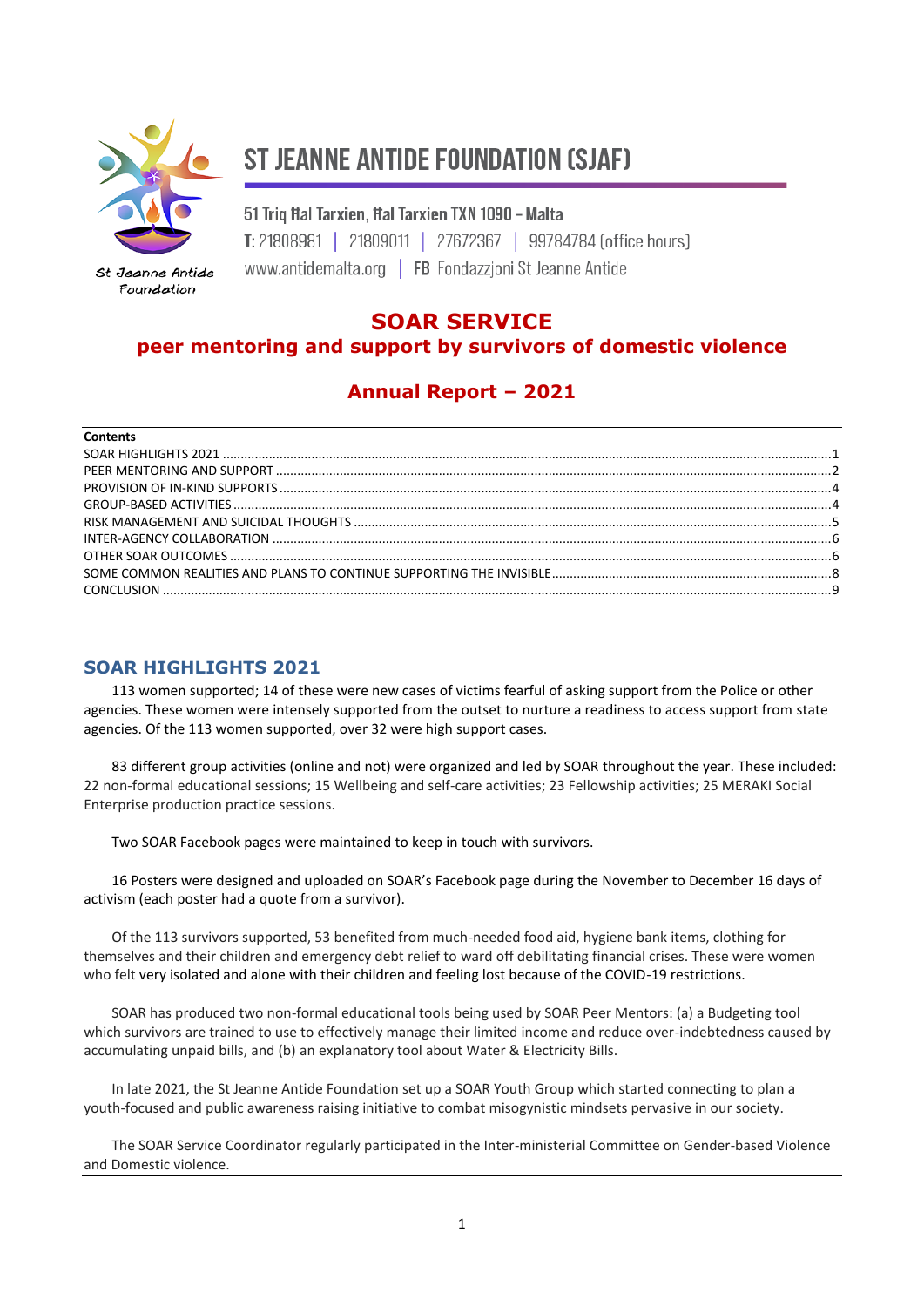SOAR is run by experienced and trained female survivors of domestic violence who provide personalised Peer Support and Mentoring to other survivors combined with a range of other supports. Since its launch in 2012, SOAR has provided Peer Mentoring and support to 310 survivors of domestic violence.

#### <span id="page-1-0"></span>**PEER MENTORING AND SUPPORT**

In 2021, the team of 4 SOAR Peer Mentors, between them, supported and regularly followed-up 113 survivors, 32 of whom required high support. Regular telephone calls, office-based visits, online meetingsand group activities keep the connection alive. In order to maximise wellbeing outcomes for the women supported, SOAR Peer Mentors collaborated with the women's social workers and support practitioners from other agencies through case reviews.

Motivating and empowering survivors of domestic violence involves constant support and guidance to enable them to take control of their lives. Each woman is at a different stage of rebuilding her life. One commonality is that they all need to learn to be kind to themselves by learning about selfcompassion. Some women who lived with an abusive partner often find it very difficult to make simple choices about their life as they either lacked such space and opportunity or were punished when they tried.

Enabling survivors to become self-empowered involves learning to make wise and judicious decisions in different areas of their lives. Encouraging survivors to celebrate small achievements is a key SOAR endeavor. Small decisions may include leaving the house on one's own without fear; paying a bill online; exploring further studies; accessing therapy; meeting a friend for a coffee without looking over one's shoulders in fear; and managing their finances.

Throughout the year, the SOAR team organised the provision of a range of in-kind supports as part of survivors' support plan. Such aid is invaluable in alleviating some of the women's pressures, anxiety and distress; it also nurtures coping skills and hope in difficult times.

SOAR Peer Mentors complemented the support work of practitioners from other agencies in the following ways:

- Motivating survivors to keep to the agreed plan so as to move forward in life with renewed hope and determination;
- Fortify survivors' determination to stay away from the very abusive relationship despite the pull to go back because a pervasive sense of hopelessness (reasons vary from woman to woman);
- Accompanying survivors through their transitions. These include:
	- (a) planning in detail the steps involved in changing accommodation: packing belongings by category/ rooms, transport logistics, child minding while packing and unpacking and settling in; informing authorities on change of address;
	- (b) requesting the SJAF Ċentru Antida manager to solicit donations of furniture, furnishings, bedding and household items from benefactors;
	- (c) mediating with women's relatives since, very often, they are abusive and controlling and contrarian. This support limits potential disastrous intrusion by relatives;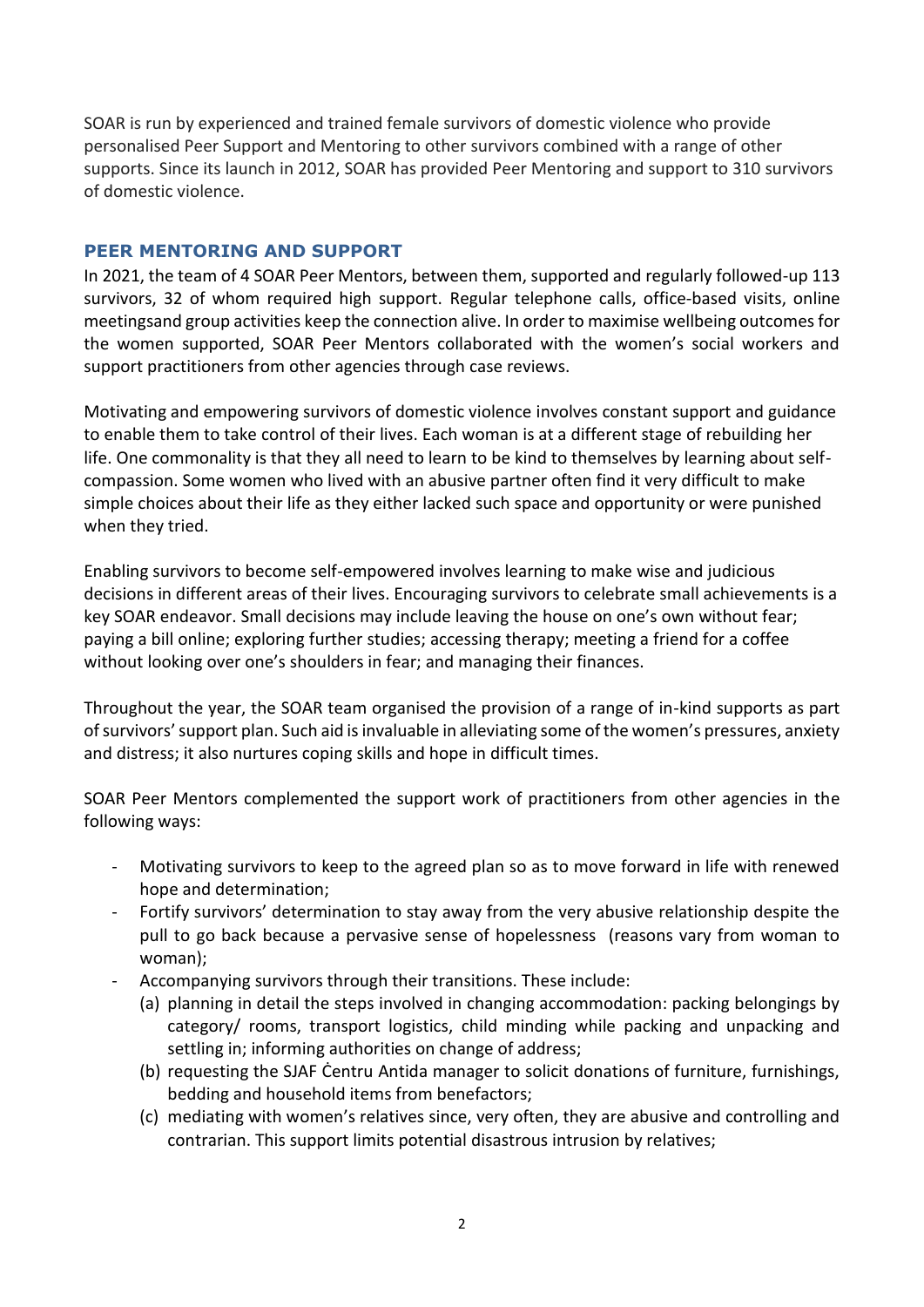- (d) mobilising survivor members of SOAR who have settled down and wish to support other women in their transition between exiting a shelter, settling down, changing children's school, finding work, etc;
- (e) guiding women to juggle the complex official procedures required to complete a referral to a new service such as admission to a shelter; informing Social Security and Bank about change of address; negotiating payments with landlords; applying for a Housing Authority scheme;
- (f) supporting women to admit their children to a new school/ childcare/ afterschool programme/ skolasajf and finding educational resources through sponsors;
- (g) when the need arises, assisting with access to external emergency interventions and assessments by an Educational Psychologist or Parent Coach;
- (h) emotional support when a woman suffers a loss;
- (i) matching them with a Volunteer Mentor and preparing them for this new person in their life who will guide and support them along their way.

Despite the fact that, for many, the steps described above may be taken for granted, the women supported by SOAR have lived fractured lives and relationships and struggle to find their way through the complexities of rebuilding their lives.

#### **Volunteer Mentors**

4 very active and committed Volunteer Mentors continued to offer their support. Unlike the SOAR Peer Mentors, these 4 are not survivors of domestic violence themselves. Rather, they are lovingkind friendly guides whose steady and constant support is a reassuring and constant element in survivors' lives. Volunteer Mentors are sometimes invited to share their views of the survivor's situation during case reviews. They highlight in a non-biased way the strengths and achievements of their Mentees.

#### **Flexibility of SOAR Peer Mentors**

One of the strengths of peer mentoring is that Peer Mentors are ready to work flexible hours, even late evenings and weekends. Many survivors work office and would miss out on much support had SOAR offered its services during normal working hours. Peer Mentors base their support according the schedule of their Mentees. They connect with them through individual and group video calls, phone calls, office-based sessions and at safe public spaces.

 "*When I have flashbacks, I suddenly remember that I have moved out from our house where he used to abuse me. But the abuse hasn't stopped. I am renting and he is still in the matrimonial*  . *house. I wish to give up and go back because I cannot cope financially. But the regular chats I have online with SOAR Mentors, even late at night, keep me aware of why I left and that I must stay strong. Even though it's not fair I had to move out, my life is no longer at risk. I wish the court can see what we are going through*." – a SOAR Survivor

#### **Continuing Professional Development (CPDs)**

In 2021, SOAR Peer Mentors benefited from 15 continuing professional development opportunities. They also led 2 in-house CPD for the SJAF Community Social Work team on SOAR Services and signs of abusive relationships and on the financial management tool created by a SOAR Peer Mentor which can be used by the Social Work team as well.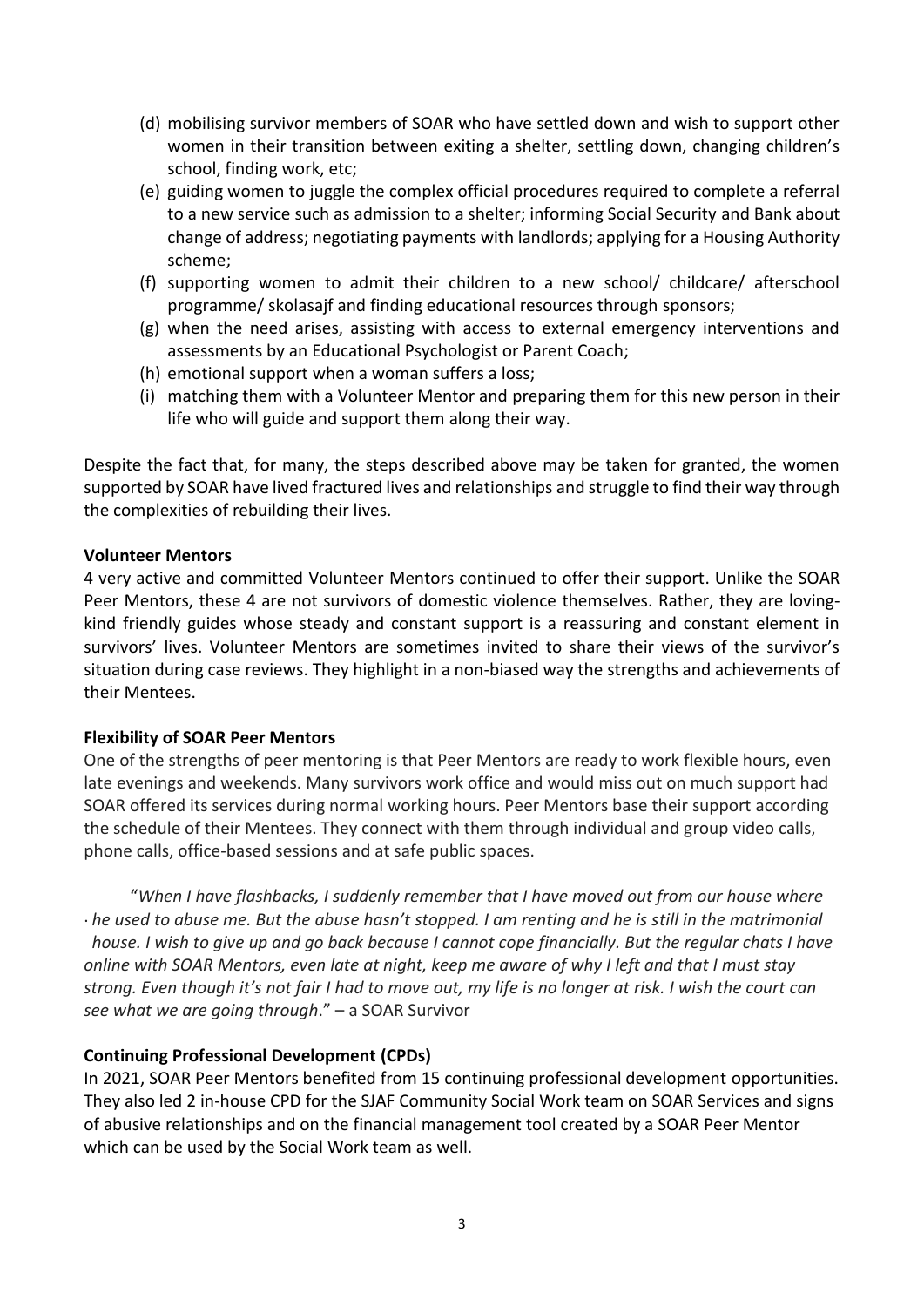#### <span id="page-3-0"></span>**PROVISION OF IN-KIND SUPPORTS**

During 2021, SJAF mobilized funds from its network of benefactors and donors to cover financial and in-kind support needs of a number of service users, including SOAR survivors. These included funds to pay rent when there is a risk of eviction; closure of a contract for a telephony service with one provider before moving to new accommodation which covers telephony by a different provider; nappies and hygiene products; food; shoes and clothing; educational supplies; transport costs for a move to a new accommodation; and snacks after long face-to-face meetings. Food packages were delivered, in some cases, weekly. Other in-kind supports provided included: laptops for studies; assistance with application for Scheme 9; back-to-school packages; and medicine. SJAF staff and Volunteers helped with pick-up of donated items, sorting, packing and with delivery. Peer Mentors also encourage a cost-saving clothes-swap system for members.

Of the 113 survivors supported during 2021, 53 benefited from the above-mentioned supports to ward off debilitating financial crises. These were women who felt very isolated and alone with their children and feeling lost because of the COVID-19 restrictions.

#### <span id="page-3-1"></span>**GROUP-BASED ACTIVITIES**

A range of small group sessions were held online as well as at the Foundation's Ċentru Antida Family Services hub. 83 different activities (online and not) were organized and led by SOAR throughout the year. These included: 22 Non-formal educational sessions; 15 Wellbeing and self-care activities; 23 Fellowship activities; and 25 MERAKI Social Enterprise production practice sessions.

All the 83 activities were aimed at enabling women to further understand the complex and toxic nature of psychological and emotional abuse, in a safe space with others similarly afflicted. They also enable women to re-build self-confidence; speak coherently; reflect about one's life experiences and deriving insights to move forward resiliently; and plan to regain financial independence. Women also learn about boundaries and about the perils of plunging into a relationship because of loneliness and hope for intimacy and need for accommodation and financial support.

Non-formal educational sessions focused on public speaking and presentation skills, skills important for court hearings, why therapy is important for personal growth and development, how to find courses that fit one's interests; personal health; how to support others and introduce them to support services; parental alienation; financial management; and training on maintaining a 21-day personal journal on gratitude.

Full-day fellowshiop activites were also held outdoor in small groups. These included discussions; painting; enjoying nature; meditation; having fun with one's children; quality time for older SOAR members to reach out to new ones. These outdoor activities involved survivors who were isolated during the COVID-19 months and were seriously deprived of any leisure activities.

The noon to 6pm Saturday SOAR Club was re-started in 2021 following its closure during the 2020 COVID-19 pandemic months. SOAR is a real lifeline for survivors and the Club re-inforces this. Members cook, produce MERAKI Soaps, lunch together, participate in an activity of their choice and, most importantly relate in a meaningful and fun manner.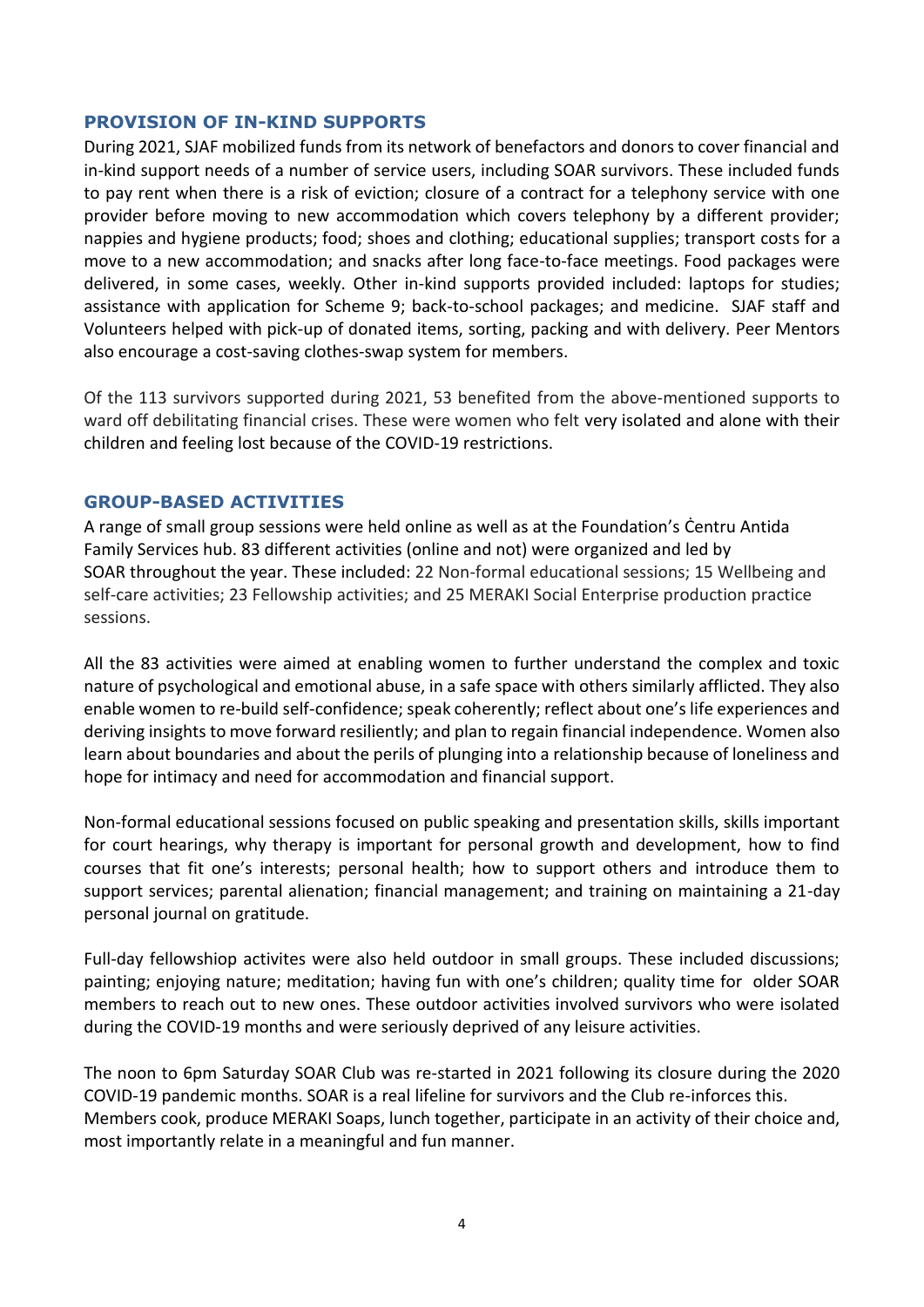SOAR members eventually become volunteers. Some of these have also joined the Meraki initiative to produce SOAPS as wedding gifts for guests and as tokens during parties. Others help during events such as the Reverse Advent Calendar food aid initiative of SJAF, do reception work and assist with sorting and storage of donations.

*Emphasis on self-care:* 15 self-care activities were organized during the year. Our motto: "*We cannot pour from an empty jar."* For many survivors, self-care is regarded as a frivolous notion – important but impossible for them in their situation. SOAR activities re-awaken one's lost inner caregiver. Some of the self-care activities consisted of seminars aged between 19 and 56. One poignant outcome was the frequency of the question of how they could be trained to help someone going through what they have been through. For SOAR Peer Mentors, this signifies the readiness of a number of SOAR members to move on to access SOAR training in peer support.

"*As a single parent who has been through a lot and have close to no support, this concept may be something impossible to achieve, exhausting or pointless to consider, mainly due to time and my financial situation. But, thanks to SOAR, I am here, and I am really feeling good. I will continue to practice these routines at home." – a Soar mother*

"*I Like to see mommy smiling. It makes me happy."*

*-- a young child surviviour*

When mentoring survivors with no support system, SOAR steps in to help each woman build a support system. Between September and December 2021, SOAR organised a number of birthday parties to help mothers provide beautiful memories to her children. Through these activities, survivours realise how awful the impact of abuse has been and the toll it took.



The truth, however, is that Soar has had hundreds of calls in the last three months of 2021 from women seeking support, feeling isolated, lonely and under immense pressure to parent, home school and keep their jobs so as to pay the bills. *"My children call you 'aunties'. You back me up when I fall. You know from experience that if I fall, my children fall with me. Thanks for the constant support." –* a young Soar mother

## <span id="page-4-0"></span>**RISK MANAGEMENT AND SUICIDAL THOUGHTS**

Even though SOAR is a service for women and child survivors of domestic violence, SOAR team members still find themselves in situations where SOAR members find themselves in new abusive situations causing risk or new cases of victims who reach out to SOAR for support because they are at a loss as to what steps to take to flee from an abusive relationship.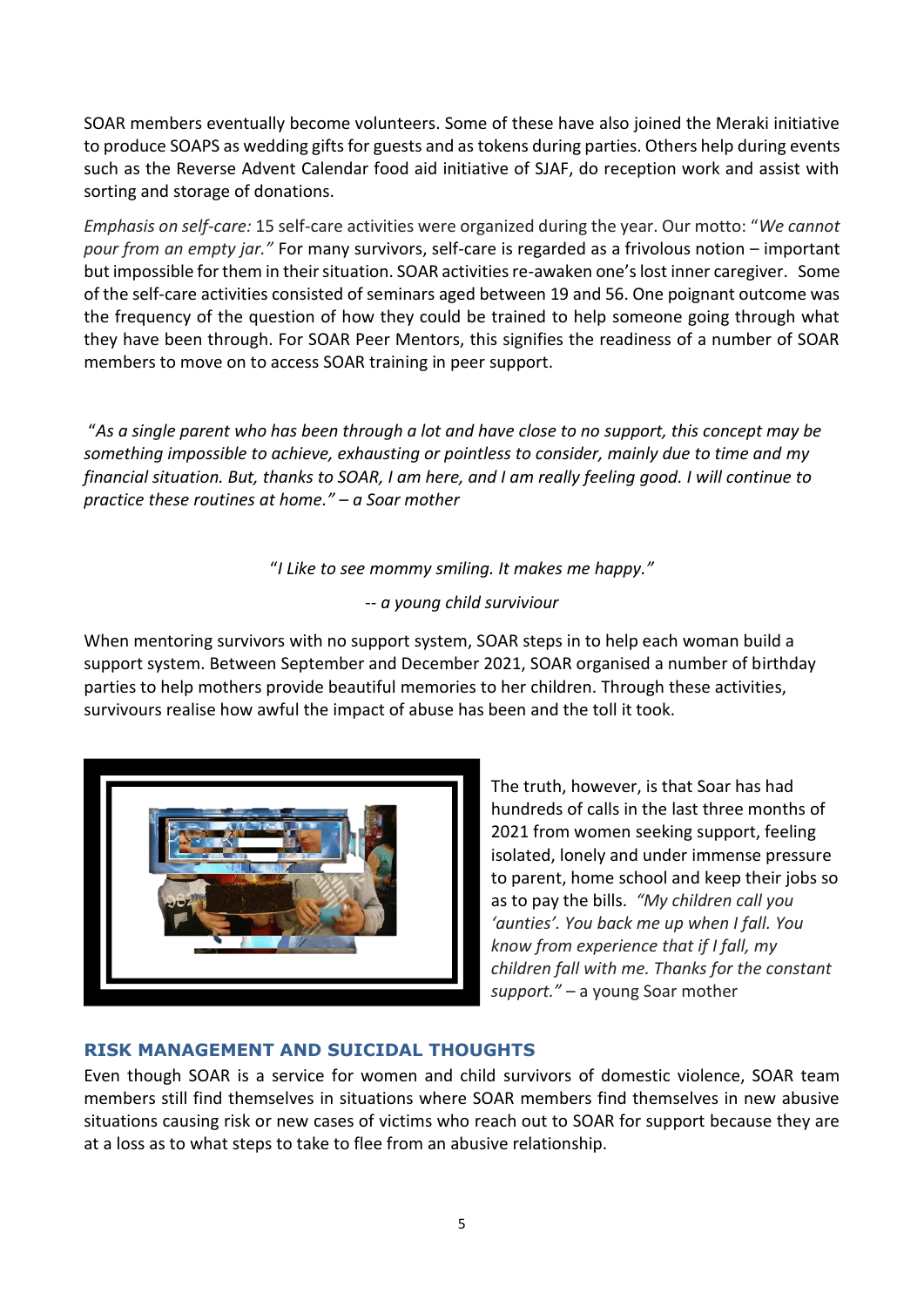In 2021, SOAR Peer Mentors dealt with 32 cases needing high-support since their past partners escalated their harassment. SOAR swiftly mobilised interventions by other agencies to protect the women and their children.

Expressions of suicidal thoughts continued to be common among survivors of domestic violence since, despite all their efforts to disconnect from the toxic relationship, ex-partners never give up. (**see Fondazzjoni St Jeanne Antide facebook post 31st August**). SOAR's constant support is a preventive and women regularly express relief at finding such an understanding, loving-kind and supportive family. Challenges are unavoidable but the fact that SOAR staff are present so intensely in their lives is an anchor for the survivors-in-crisis.

Following a meeting with Dr Lydia Abela in early 2021, where SJAF proposed the need for research into the link between suicide/ suicide ideation/ suicide plan and domestic violence, the Dean of the Faculty for the Wellbeing of Society at the University of Malta held a meeting with SOAR Coordinator and CEO to discuss the Faculty's plan for such a research project. SOAR will help in any way possible. Until December 2021, no funding has been found by the Faculty to undertake this much-needed research of such a hidden phenomenon. SOAR also accompanied a number of service users to the Police GBDV Hub and to Victim Support Agency (VSA) because of re-victimisation.

#### <span id="page-5-0"></span>**INTER-AGENCY COLLABORATION**

Soar works in collaboration with the Gender-based Violence and Domestic Violence (GBDV) Unit falling under the Vice-Squad of the Police, Community Police, the NGO Victim Support Malta, the state Victim Support Agency (VSA), Legal Aid Malta, the Domestic Violence Unit (DVU) of Aġenzija Appoġġ of the Foundation for Social Welfare Services (FSWS) and social workers from other services within FSWS, the Commission on Gender-Based Violence and Domestic Violence, the Department of Gender and Sexualities within the Faculty for the Wellbeing of Social at the University of Malta, the Dean's Office of the Faculty for the Wellbeing of Society, and with other NGOs such as the Women for Women and Women's Rights' Foundation.

SOAR also participates in the regular meetings of the Inter-Ministerial Committee on Gender-based Violence and Domestic Violence so as to better highlight survivors' perspectives of the systems created to support them and to make recommendations to policy makers present. SOAR contributed to the panel presentation during a public consultation on Violence, Abuse and Exploitation on July 9, 2021 organised by the Office of the Director General for Research and Social Policy at the Ministry for Social Justice and Solidarity, the Family and Children's Rights.

In 2021, 3 SOAR members took part in Triple R trauma-informed 12-week evening course designed to empower survivors of domestic violence organised by Victim Support Malta. 2 SOAR staff members completed the training and will be offering the same training to 25 SOAR survivors in early 2022. Following this, SOAR will continue to extend the training to more survivors.

#### <span id="page-5-1"></span>**OTHER SOAR OUTCOMES**

During the Christmas period, there was an increase in calls for support. Being at home alone with the children and lacking a social support network, anxiety, fear and tiredness exacerbate their situation.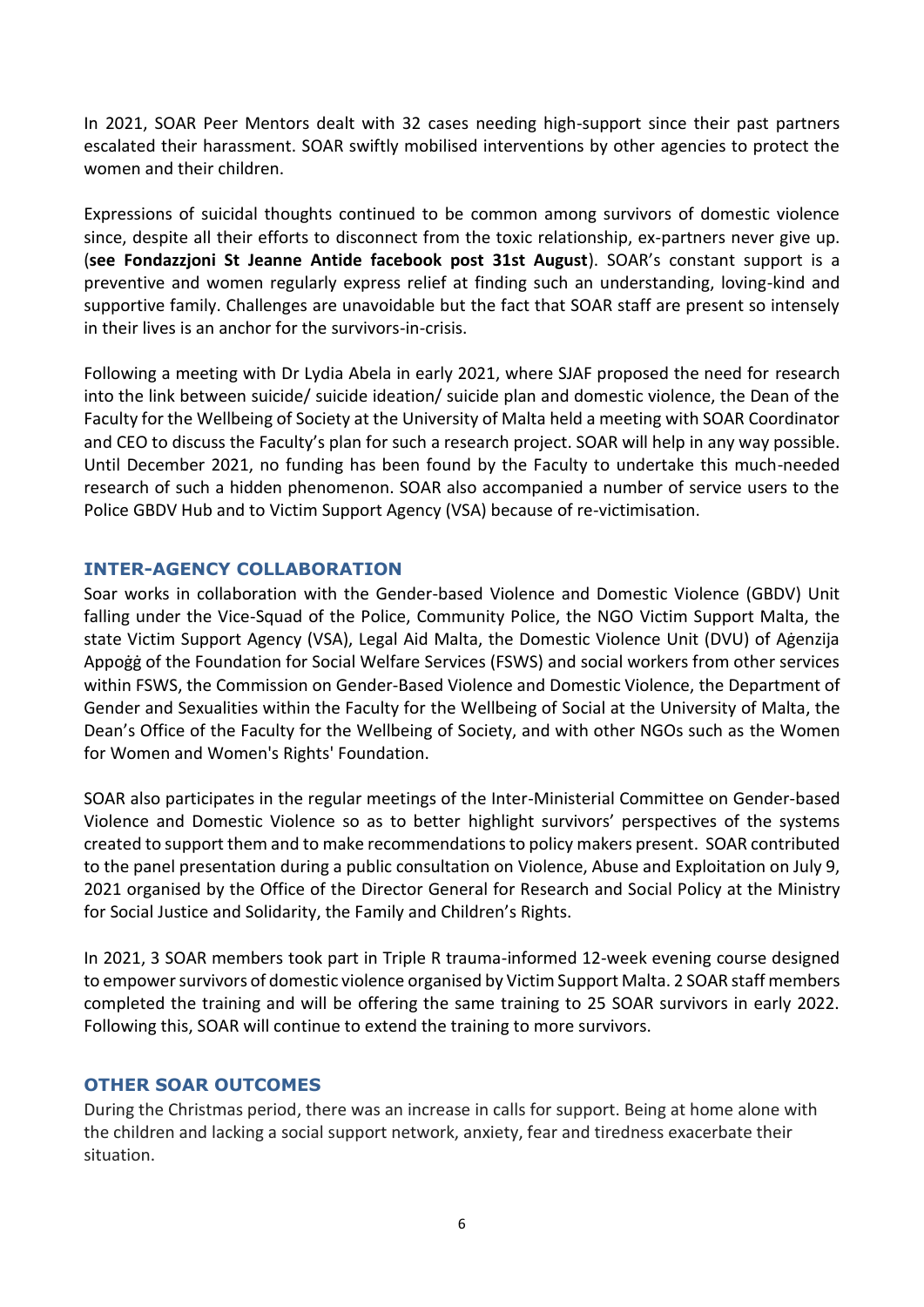Late 2021, the SOAR team started a process of taking stock. One of the outcomes was the deployment of a new SJAF Social Worker to support the SOAR team especially in situations where victims contact SOAR and initially refuse to seek support from the official state channels because of intense fear, especially fear that going to the Police is a useless step which might further endanger their lives. At such a stage, Social Work intervention was being considered as crucial by the SOAR Team members. SJAF embarked on this professional support measure for SOAR through new fundraising approaches.

#### **Proud Moments 2021**

Some of the proudest moments SOAR had in 2021 was that of having helped, in October 2021, four Survivors and a young male child of a survivor to invest in their educational journey to make a go of their plan to move ahead in life.



*"You have been a lifeline to me! I was about to give up on my last year of studies. Your regular calls were what kept me motivated and truly helped me to overcome my fears which were holding me back. SOAR helped me find inner strength when I needed it most." (source: a young graduate)*

SOAR Peer Mentors are where they are because SOAR was there for them in the past. It was SOAR that encouraged them to access educational courses and training. SOAR Peer Mentors know firsthand the value of education especially when their hope is to look forward and shape a new life for themselves and their children with resilience and hope. The majority of the 131 survivors supported during 2021 expressed that their main need was to secure a job that would give them a regular income and financial security. Furthering their education, they realise, is crucial for this to become a reality. Although they are 'survivors', many continue to suffer invisible abuse and harassment which is insidious and meant to run them further to the ground.

Unfortunately, in 2021, 5 SOAR members had to make the sad decision to drop out of their university or MCAST course of studies because they could not continue studying while constantly struggling with the never-ending aftermath of domestic violence. Unfortunately for many survivors, the systems are not working well for them. Lengthy court cases; incessant unnecessary filing of petitions (rikorsi) by the perpetrator; failure by perpetrator to pay maintenance; refusal to appear in court for mediation and for separation hearings; refusal to sign off on sale of matrimonial home; accumulating debts due to failure to meet bill payment deadlines; having to stay at home when school classes were online; inflexible supervised visit dates and time; and many other traumatic situations.

*CASE: In one case, for example, the survivor dropped out of her studies as she was constrained to take her daughter for supervised access visits (SAVs) twice a week by bus. Each time, she had to catch four buses. Apart from that, their son has a condition and he needs physiotherapy once a week, taking four bus trips each time. In the meantime, the father is still fighting a court battle to (a) have*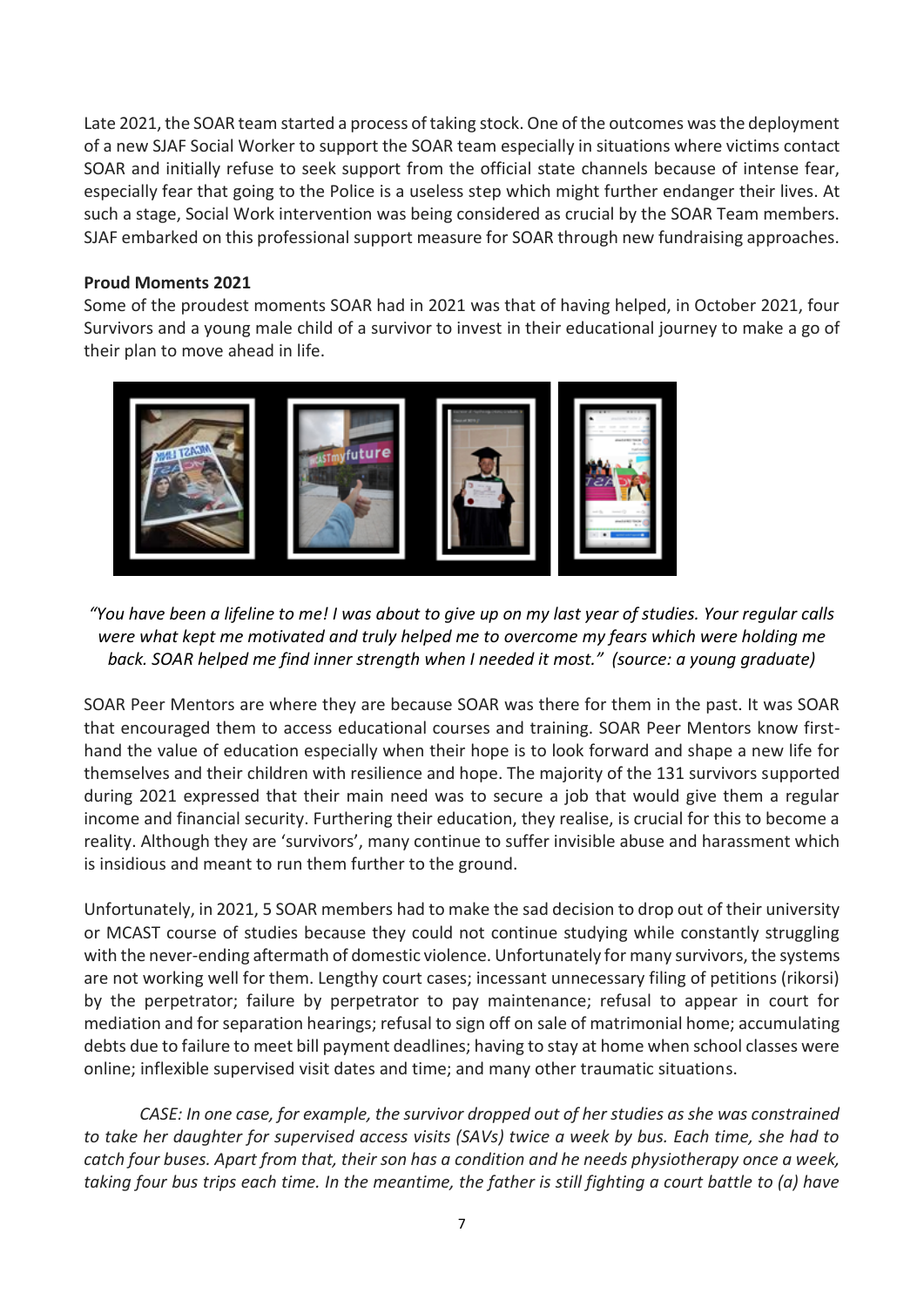*child support reduced; and (b) be given UNSUPERVISED access to their son even though he was found guilty of exposing the same minor to physical abuse and neglect. Court sessions have already dragged four years. Finally, this January, justice was served. After much advocacy work by SOAR and support to the survivor so as to keep sane. Next year she again enrol to a full-time course!*

## <span id="page-7-0"></span>**SOME COMMON REALITIES AND PLANS TO CONTINUE SUPPORTING THE INVISIBLE**

Plans for 2022: SOAR plans regular weekly outreach with SOAR women who are isolated while combating the pandemic in silence. Such an approach proved to be a real life-saving lifeline in 2021, especially for those who are suffer from a mental health difficulty and are slowly shutting off connection with the world around them.

In 2021, as highlighted above, SOAR supported a few women who could not extricate themselves from the clutches of the perpetrator. While doing so, Soar used its experience and risk assessment skills to analyse women's risk and, when risk is not present, to continue supporting them in various ways, depending on each woman's situation and needs.

*CASE: SOAR has helped an older woman who was blocked from accessing medical treatment for cancer. We have since helped her move to a safe and supportive home elsewhere and will continue supporting her post surgery and recovery.*

#### **Raising a Family Alone**

Long before Covid-19 restrictions were introduced, loneliness and isolation were a common experience for those parenting alone after domestic abuse - where fathers tend to abdicate their responsibilities but create this false social media persona to fight for their fatherhood rights. Living alone with children has meant that parents often feel isolated and in despair. For many, the stigma, obstacles, judgementalism and discrimination that single mothers face can force parents, often without realising it, to keep to themselves, working hard to get it right for their children so no one can point fingers at them. The stigma around single mothers on welfare benefits is still an unfortunate reality in Malta.

*"If we women, mothers, were to abdicate our motherhood and parenting responsibilities as so many fathers are doing, our government will have a serious problem with providing accommodation and care for neglected and abandoned children. We should be thankful and support single parents who are doing their utmost to dedicating their lives to care for their children – against all odds and the unfair abuse of the legal system by responsibility-shirking, abusive fathers." – SOAR Survivor*

Managing one's life and family life single-handedly often leads to high levels of stress and anxiety. One's self-confidence, self-esteem and mental health often take a dive. Survivors start to find themselves more and more disconnected from the world around them. Accessing therapy for their children too becomes a nightmare as the abusive parent has to sign his consent. In all of this, it is no wonder that children of survivors of domestic violence and abuse start presenting oppositional and challenging behaviour. Oftentimes, survivors disclose that their body feels as it is about to fail them. Many of fall ill multiple times a year. For those in employment, this situation becomes a nightmare as they unsuccessfully try to grapple with keeping their job. About a third of children of survivors of domestic violence helped by SOAR have parents struggling with poor mental health.